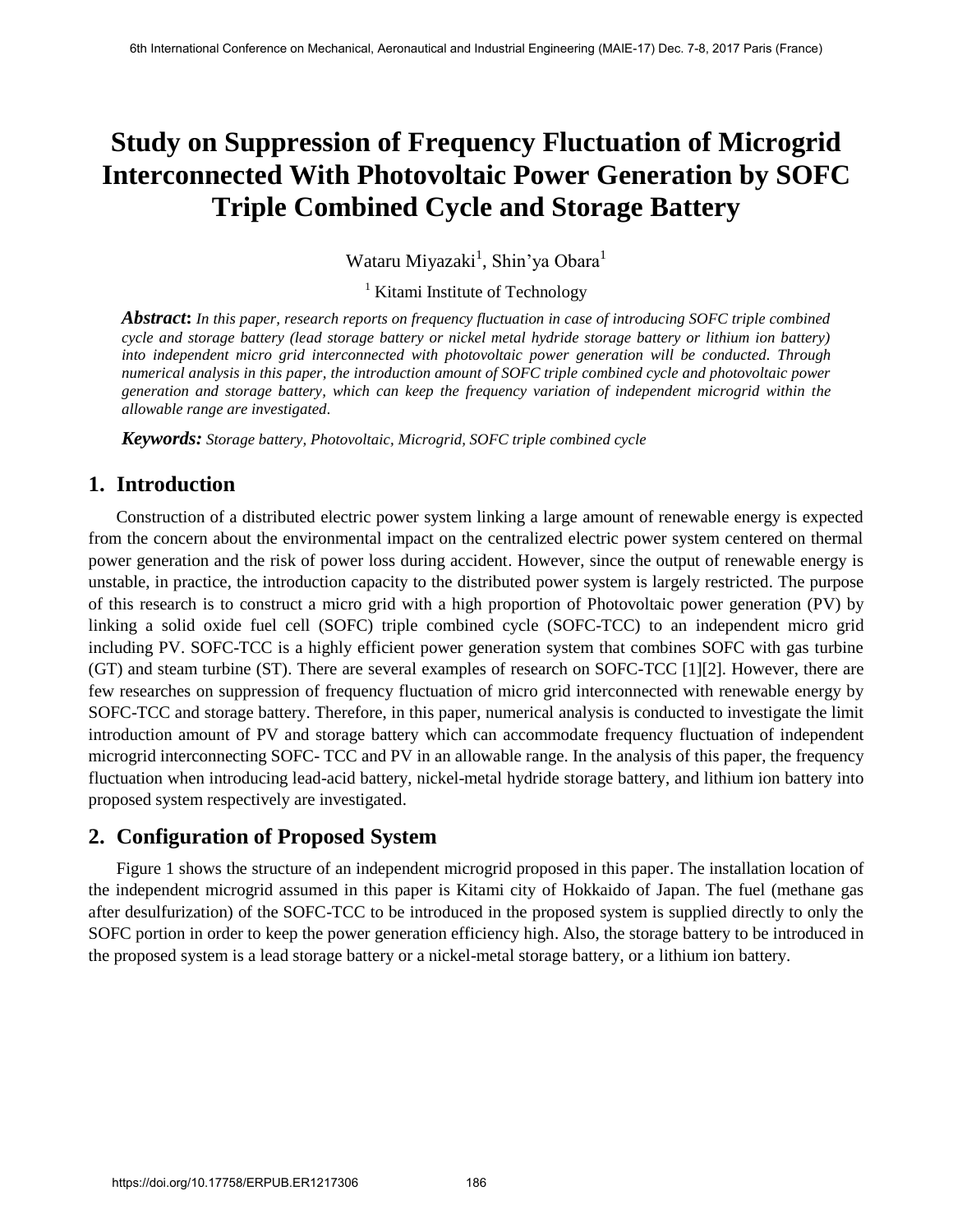

Fig. 1: Configuration of the proposed system.

### **3. Analysis Model**

Figure 2 shows an analysis model of frequency variation in the proposed system. The frequency in the proposed system is calculated in the frequency calculation block based on the deviation of the total supply power and the electric power load. In the proposed system, the output of the storage battery and the SOFC-TCC is controlled so that the frequency becomes equal to the reference value of the frequency. Here, the output of the storage battery is adjusted by PWM control of the inverter in order to cope with the short cycle fluctuation of the PV output. On the other hand, the output of the SOFC-TCC is adjusted by controlling the fuel flow rate so that both the state of charge (SOC) of the storage battery and the frequency of the microgrid are kept at the reference values. By changing the characteristic equation in the battery model in Fig. 2, it is possible to express the characteristics of lead storage battery, nickel-metal hydride storage battery, storage battery of lithium ion battery. The analysis model was created by MATLAB / Simulink R2014a.

## **4. Energy Balance Calculation of SOFC-TCC**

In this paper, the capacity of each system of SOFC-TCC is determined so that the rated output of SOFC-TCC is equal to the maximum power demand (121.5 MW) of Kitami city by energy balance calculation. Here, the maximum power demand of Kitami city is the maximum value of electricity demand for one year in Kitami city. This was obtained from the historical power demand record of Hokkaido and the population of Kitami city. Equations (1) and Eq. (2) show the power balance equation and the heat balance equation of SOFC, respectively.

$$
P_{\text{S0FC}} = \eta \cdot N \cdot N_0 \cdot I \cdot V \tag{1}
$$

$$
\sum_{i=1}^{7} [q_{i,sj} \cdot h_{c,i}] = \sum_{i=1}^{7} [q_{i,r} \cdot h_{r,i} + q_{i,sj} \cdot \int_{0}^{T_{sf}} c_i dT - q_{i,r} \cdot \int_{0}^{T_{r}} c_i dT]
$$
\n(2)



Fig. 2: Analytical model of the proposed system.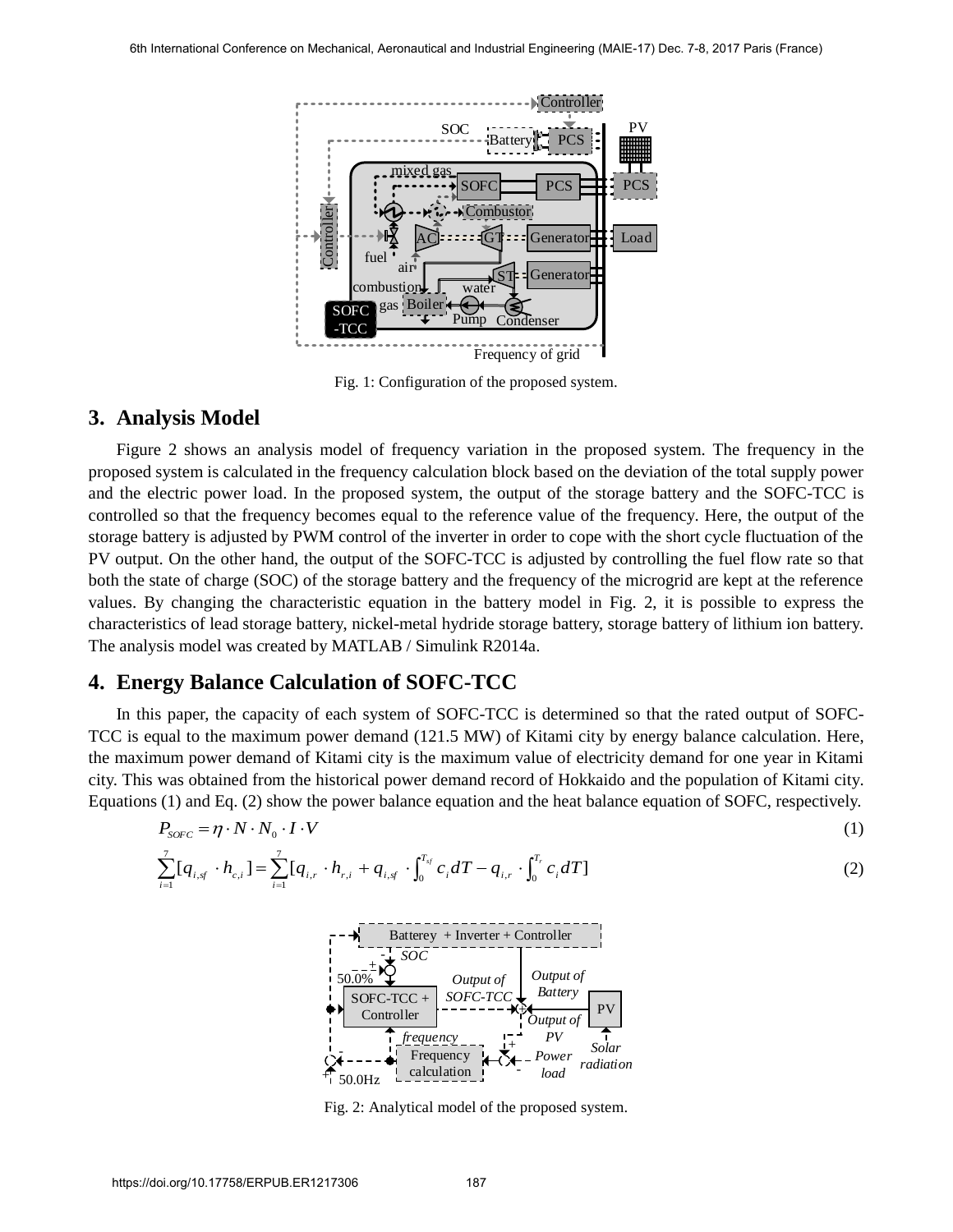| THE LIGHT POWER OF BOT C TCC |                  |  |
|------------------------------|------------------|--|
| Types of generators          | Rated output[MW] |  |
| <b>SOFC</b>                  | 84.36            |  |
| <b>GT</b>                    | 16.50            |  |
| SТ                           | 21.35            |  |
| Total                        | 122.2.           |  |
|                              |                  |  |

TABLE I: Rated power of SOFC-TCC

In the Eq. (1), the  $P_{SORC}$  [W] is the DC output of the SOFC,  $\eta$  is the efficiency of the power conditioner, *N* and *N <sup>0</sup>* are the stack number and the number of cells of the SOFC respectively, *V* [V] is the voltage, *I* [A] is the current. In the Eq. (2),  $q_{i,f}$  [kg/s] is the flow rate of the component *i* of the gas during power generation, and  $q_{i,r}$ [kg/s] is the flow rate of the component *i* of the gas at reforming. Further, *c<sup>i</sup>* [J/(kg·K)] is the specific heat of the component *i* of the gas,  $T_{sf}$  [K] is the temperature during power generation of the SOFC,  $T_r$  is the temperature [K] during reforming,  $h_{c,i}$  [J/kg] is the generation reaction heat of gas component *i*,  $h_{r,i}$  [J/kg] is the reforming reaction heat of gas component *i*. Similarly to the above, energy balance calculation is performed for other equipment as well. Table 1 shows the results of energy balance calculations. In this paper, analysis is performed when introducing SOFC-TCC with the rated output shown in Table 1.

### **5. Analysis method**

#### **5.1. How to set PV introduction amount and introduction amount of storage battery**

PV introduction capacity in this analysis is fixed at 33.3 MW. This value is the limit capacity that can be handled only by SOFC-TCC without peak shifting by storage battery against long - period fluctuation of load and photovoltaic power generation. However, when this PV capacity is introduced, the short-period fluctuation of the PV output becomes large, and when the storage battery is not introduced, the frequency fluctuation deviates from the allowable range. In this paper, frequency fluctuation analysis is performed when changing the number of storage batteries introduced in the proposed system, and the minimum capacity of the storage battery that can accommodate the frequency fluctuation within the specified range (50  $\pm$  0.3 Hz) in Hokkaido is investigated. The above PV capacity (33.3 MW) is the capacity calculated from the minimum output of SOFC-TCC obtained from the analytical model and the electric load of 1 year in Kitami City and solar radiation. The power load in Kitami City for one year was obtained from the historical power demand in Hokkaido and the population of Kitami City.

#### **5.2. Equipment specification**

The specifications of various storage batteries per 1 unit to be introduced in the proposed system are shown below. Table 2 shows specifications of lead-acid battery. Table 3 shows specifications of nickel-metal hydride battery. Table 4 shows specifications of lithium ion battery.

| TABLE II: Specification of lead storage battery |       |  |
|-------------------------------------------------|-------|--|
| Parameter                                       | Value |  |
| Nominal Voltage {V}                             | 12.0  |  |
| Rated capacity [Ah]                             | 50.0  |  |
| Mass [kg]                                       | 23.0  |  |

#### TABLE III: Specification of nickel-metal hydride storage battery

| Parameter           | Value |
|---------------------|-------|
| Nominal Voltage {V} | 1.20  |
| Rated capacity [Ah] | 6.50  |
| Mass [kg]           | 0.170 |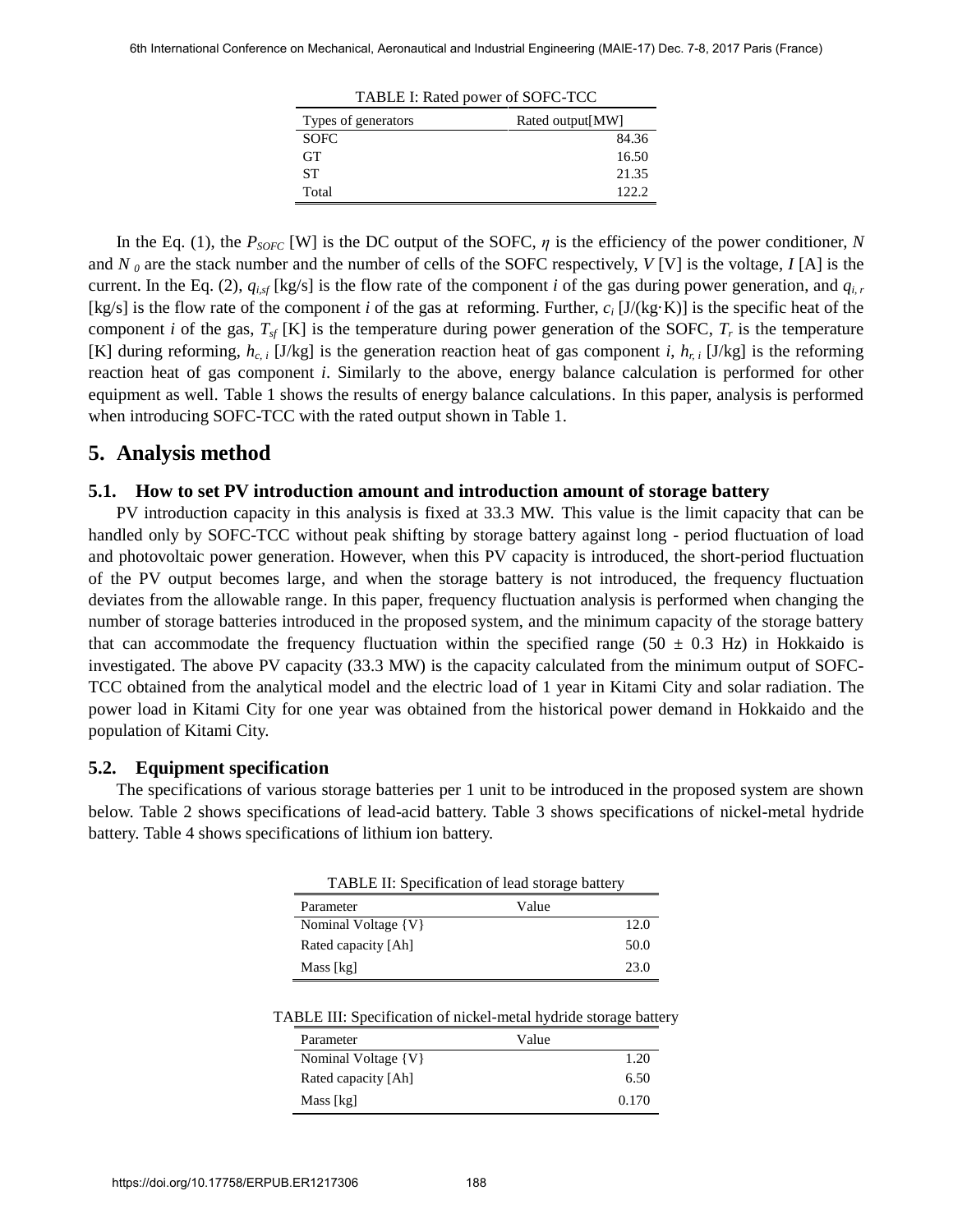| TABL IV: Specification of fittium for battery |       |      |
|-----------------------------------------------|-------|------|
| Parameter                                     | Value |      |
| Nominal Voltage {V}                           |       | 28.8 |
| Rated capacity [Ah]                           |       | 25.0 |
| Mass [kg]                                     |       | 17.5 |

TABL IV: Specification of lithium ion battery

#### **5.3. Input pattern and reference frequency**

Figure 3 shows the solar radiation amount waveform for 10 minutes used in this analysis. The waveform of the amount of solar radiation was prepared as follows to simulate the fluctuation of the short cycle / minute cycle of wide area connected PV. First, in order to simulate the short cycle fluctuation of the solar radiation amount *W*<sub>solar</sub> [W], the solar radiation amount at each sampling time *t* [s] is calculated by the following equation.

$$
W_{\text{solar}} = 0.789 - 0.1 \cdot (0.1/60) \cdot t \tag{3}
$$

Subsequently, at each sampling time, data randomly fluctuating according to a normal distribution (the average value is calculated by the equation (2), standard deviation is 0.08 kW/m<sup>2</sup>) is calculated over 10 minutes. Finally, data is filtered so as to satisfy the change rate limit of  $\pm 0.2 \text{ kW/(m}^2 \cdot \text{s})$  in order to reflect the smoothening effect [1] of the minute periodic output fluctuation during PV wide area interconnection.

The power load is analyzed as constant at 63 MW. This value is the power load in Kitami City at the time when the output of SOFC-TCC comes closest to the lowest output in one year.

The reference frequency in the analysis is 50 Hz which is the reference value in the Hokkaido pipe. The allowable value of the frequency deviation is  $\pm$  0.3 Hz.

### **6. Analysis result**

Figure 4 shows the results of this analysis. Figure 4 shows the minimum rated output and rated capacity of various storage batteries whose frequency fluctuation falls within the allowable range in the proposed system including 122.2 MW SOFC-TCC and 33.3 MW PV. From Fig. 4, it can be seen that the rated output of the storage battery is the smallest (5.01 MW) in the proposed system when the nickel-metal hydride storage battery is introduced. The reason for this is that the output response speed of the nickel-metal hydride storage battery is larger than that of other storage batteries. On the other hand, from Fig. 4, it can be seen that the minimum rated capacity of the storage battery (0.382 GJ) in the proposed system is the case where a lithium ion battery is introduced. The reason for this is that the maximum output per unit capacity of the lithium ion battery is larger than that of other storage batteries. From Fig. 4, it can be seen that the ratio of the rated capacity of the nickelmetal hydride battery to the rated capacity of the lead-acid battery and the ratio of the rated capacity of the lithium ion battery are 9.17% and 0.211%, respectively. Figure 5 to Fig. 7 show the frequency fluctuations in the proposed system incorporating various storage batteries of the equipment capacity in Fig. 4. These results indicate that frequency fluctuation of independent microgrid including large capacity PV (rated output of 27.3% of rated output of SOFC-TCC) by interconnecting storage battery and SOFC-TCC and controlling output can suppress.



Fig. 3: Solar radiation.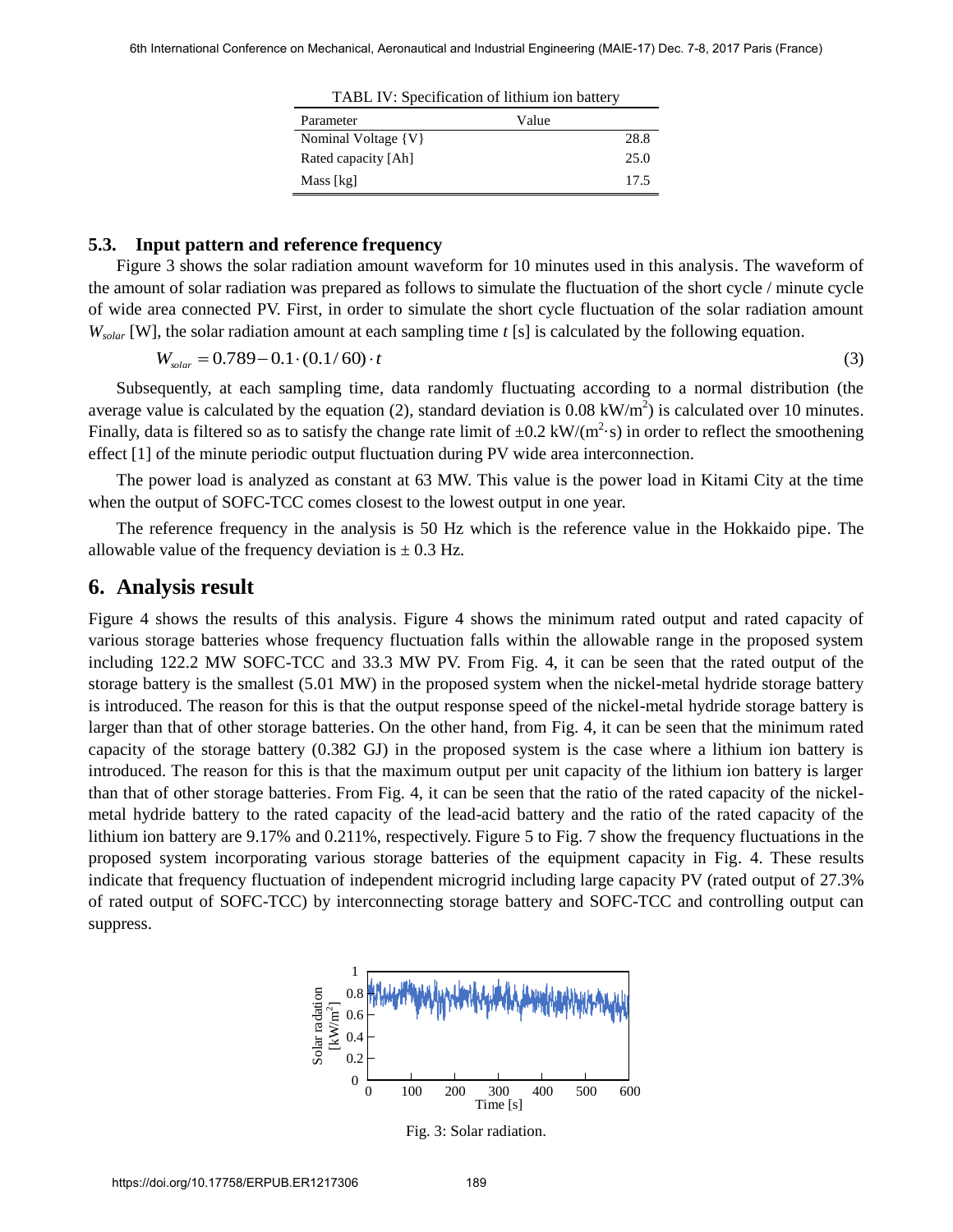

Fig. 4: The minimum amount of storage battery to be able to suppress frequency fluctuation.



Fig. 5: Frequency fluctuation of the proposed system introducing Lead-acid battery.



Fig. 6: Frequency fluctuation of the proposed system introducing Nickel-metal hydride battery.



Fig. 7: Frequency fluctuation of the proposed system introducing Lithium-ion battery.

### **7. Conclusion**

In this paper, numerical analysis was conducted to investigate the introduction amount of PV and the amount of storage battery that can accommodate the frequency fluctuation in an allowable range in independent microgrid interconnecting SOFC-TCC and PV. In the numerical analysis, analysis was carried out when three